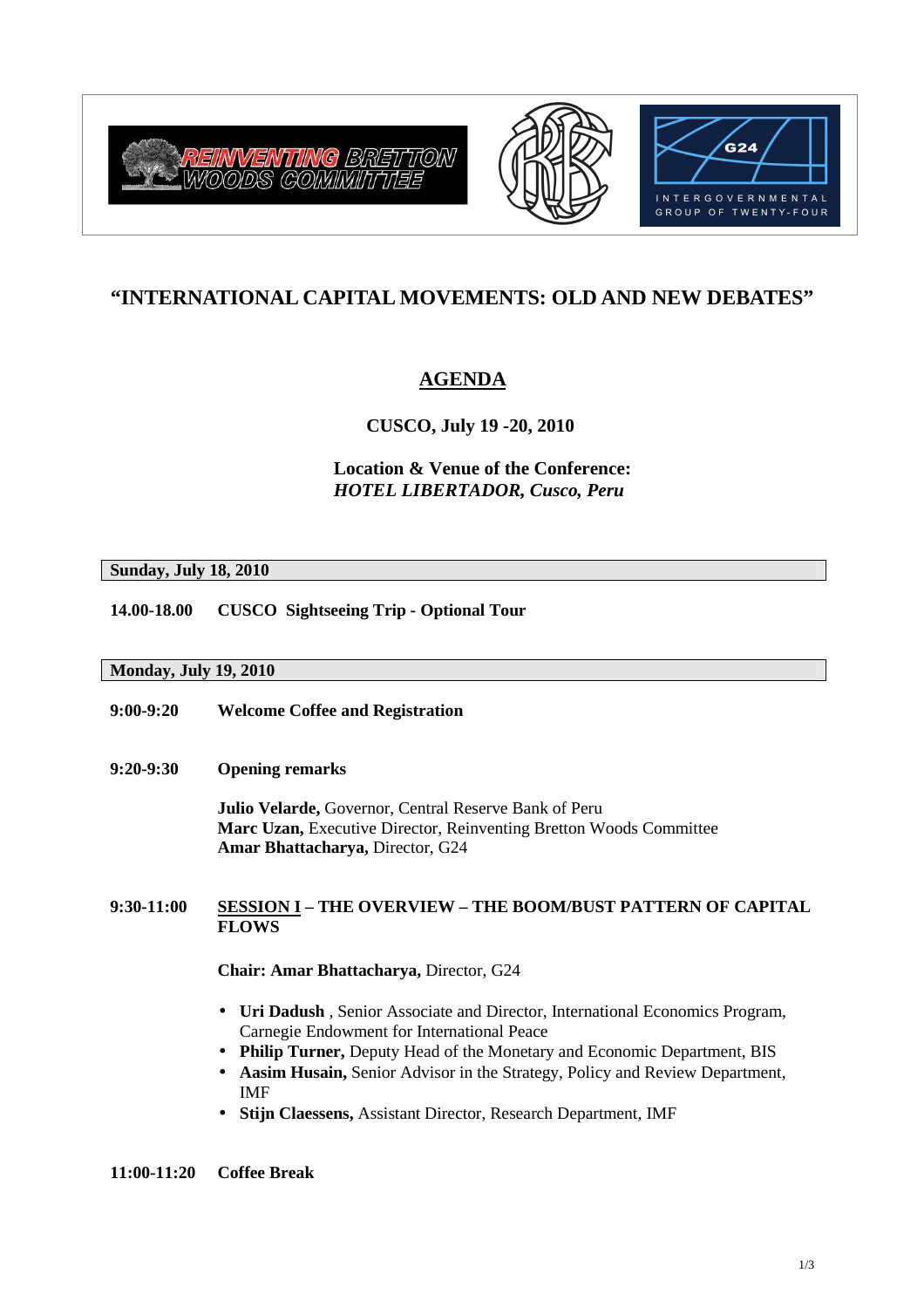### **11:20-13:00 SESSION II – PRIVATE SECTOR PERSPECTIVES**

**Chair: Evariste Lefeuvre,** Chief Economist for Americas Natixis North America

- **Robert Kahn,** Senior Policy Strategist, Moore Capital
- **Luis E. Oganes,** Managing Director, Head of Latin America Research, J.P. Morgan
- **Gerard Gardner,** Managing Director, UBS
- **13:00-14:45 Lunch**

### **14:45-16:15 SESSION III – THE DESIRABILITY OF FREE CAPITAL FLOWS**

 **Chair: Shahin Vallee,** Head of FX&IR CEEMEA Strategy, BNP Paribas

- **Jonathan D. Ostry,** Deputy Director, Research Department, IMF  **& Atish R. Ghosh,** Chief of the Systemic Issues Division, IMF
- **Kristin J. Forbes,** Professor of International Economics, MIT Sloan School of Management
- **Leonardo Leiderman,** Professor of Economics, University of Tel-Aviv
- **16:15-16:45 Coffee Break**

#### **16:45-18.00 SESSION III – CONTINUED**

- **Aaron Tornell,** Professor of Economics, UCLA
- **Anton Korinek,** Assistant Professor, University of Maryland
- **Manuel Marfán,** Deputy Governor, Central Bank of Chile

**20:00-22:00 Cocktail** *Hosted by the Central Reserve Bank of Peru* 

# **Tuesday, July 20, 2010**

### **9:00-10:45 SESSION IV – NATIONAL, REGIONAL AND GLOBAL RESPONSES – POLICY PANEL**

**Chair: Lorenzo Giorgianni,** Assistant Director, Emerging Markets Division, Strategy, Policy and Review Department, IMF

- **Julio Velarde,** Governor, Central Reserve Bank of Peru
- **José Darío Uribe,** Governor, Central Bank of Colombia
- **Erdem Ba**ş**çi,** Deputy Governor**,** Central Bank of the Republic of Turkey
- **Rogerio Studart**, Alternative Executive Director, World Bank
- **Brajamohan Misra,** Adviser, Department of Economic Analysis and Policy, Reserve Bank of India